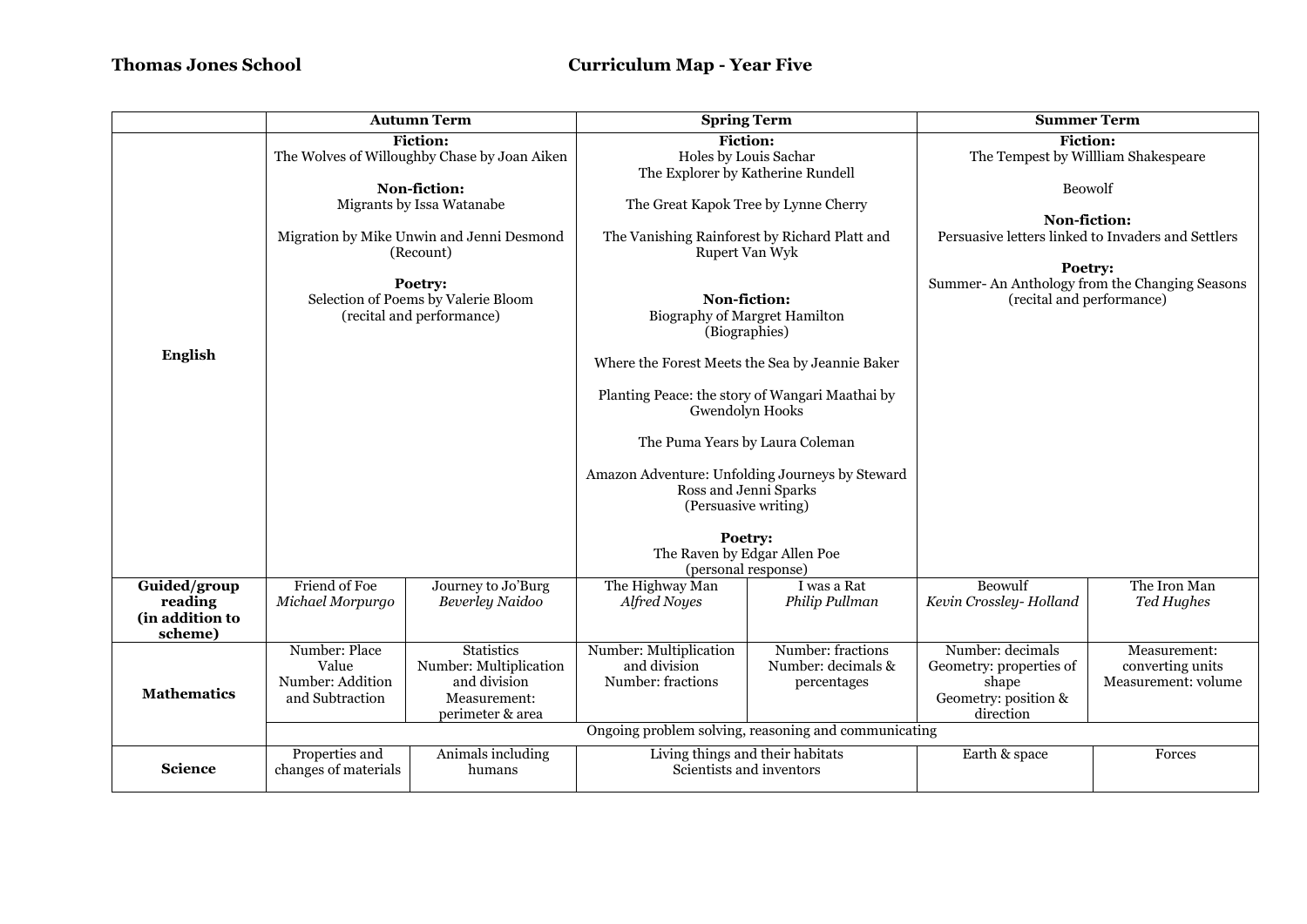|                                                                                                 | <b>Autumn Term</b>                                                                                                              |                                                                                          | <b>Spring Term</b>                                                                                                                                     |                                                                                                                 | <b>Summer Term</b>                                                                                                                |                                                                                                                                            |
|-------------------------------------------------------------------------------------------------|---------------------------------------------------------------------------------------------------------------------------------|------------------------------------------------------------------------------------------|--------------------------------------------------------------------------------------------------------------------------------------------------------|-----------------------------------------------------------------------------------------------------------------|-----------------------------------------------------------------------------------------------------------------------------------|--------------------------------------------------------------------------------------------------------------------------------------------|
| <b>History</b> and<br><b>Geography (topic)</b>                                                  | Migration                                                                                                                       |                                                                                          | Along the Amazon                                                                                                                                       |                                                                                                                 | <b>Invaders and Settlers</b>                                                                                                      |                                                                                                                                            |
| <b>Religious</b><br><b>Education</b>                                                            | Christianity<br>Concept: Sacrifice<br>(A)<br>What is the<br>importance and<br>relevance of<br>sacrifice to<br>Christians?       | Humanism<br>Concept: Good Life (A)<br>What does it mean to<br>live a good life?          | <b>Judaism</b><br>Concept: Ritual (Prayer)<br>(B)<br>Why is the ritual of<br>prayer important to<br>Jewish people?                                     | <b>Sikhism</b><br>Concept: Symbol-the<br>5Ks(C)<br>How are the $5$ Ks<br>central to Sikhism?                    | Christianity<br>Concept: Incarnation<br>(C)<br>Why is the concept of<br>incarnation important<br>to Christians?                   | Islam<br>Concept: Rites of<br>passage (C)<br>How important are<br>rites of passage to<br>ourselves and others?                             |
| Art                                                                                             | <b>Painting</b><br>Form<br>Narrative & allegorical painting                                                                     |                                                                                          | <b>Drawing</b><br>Tone & light<br>Still life (Vermeer/Caravaggio)                                                                                      |                                                                                                                 | Sculpture<br>Texture & form<br>Clay birds                                                                                         |                                                                                                                                            |
| <b>Design Technology</b>                                                                        | <b>Textiles</b><br><b>Batik landscapes</b>                                                                                      |                                                                                          | Cookery<br><b>Banquets and Feasts</b>                                                                                                                  |                                                                                                                 | Construction<br>Night Lights                                                                                                      |                                                                                                                                            |
| Personal<br><b>Development</b>                                                                  | What does<br>discrimination look<br>like?                                                                                       | What constitutes healthy<br>and happy<br>relationships?                                  | How do I make my own<br>choices?                                                                                                                       | How do we keep our<br>money safe?                                                                               | How do I manage my relationship with technology<br>in a safe way?                                                                 |                                                                                                                                            |
| Computing<br>Digital Citizenship                                                                | <b>Our Online Tracks:</b><br>How does our<br>online activity<br>affect the digital<br>footprints of<br>ourselves and<br>others? | Be A Super Digital<br>Citizen: How can we be<br>upstanders when we see<br>cyberbullying? | My Media Choices:<br>What makes a healthy<br>media choice?                                                                                             | A Creator's Rights and<br>Responsibilities: What<br>rights and<br>responsibilities do you<br>have as a creator? | Private and Personal<br>Information: What<br>information about you is<br>OK to share online?                                      | Keeping Games Fun and<br>Friendly: How can I be<br>positive and have fun<br>while playing online<br>games, and help others<br>do the same? |
| Computing<br>CS - Computer Science<br>DL - Digital Literacy<br>$IT$ – Information<br>Technology | Revisit login (USO)<br>Let's design in $3D -$<br><b>IT</b><br>Stop! Check! - DL                                                 | Starting with Scratch -<br>CS<br>Searching, searching -<br>CS                            | Can you finish my story?<br>- DL and IT<br>(Cultural story telling<br>from South America)<br>Design a poster $-$ IT and<br>DL<br>Simply Delicious - IT | I can make an animation<br>$2 - IT$<br>(Animation of South<br>America or the water<br>cycle)                    | Robot Rampage - (Stand Alone Robot Topic in<br>Computing)                                                                         |                                                                                                                                            |
| <b>Music</b>                                                                                    | <b>Motown</b><br>Musical style: Motown                                                                                          |                                                                                          | Jazz 1<br>Musical style: Bossa Nova and Swing                                                                                                          |                                                                                                                 | <b>Classical Music</b><br>20 <sup>th</sup> Century<br>Musical style: 20 <sup>th</sup> Century<br>Hans Zimmer - Earth (ten pieces) |                                                                                                                                            |